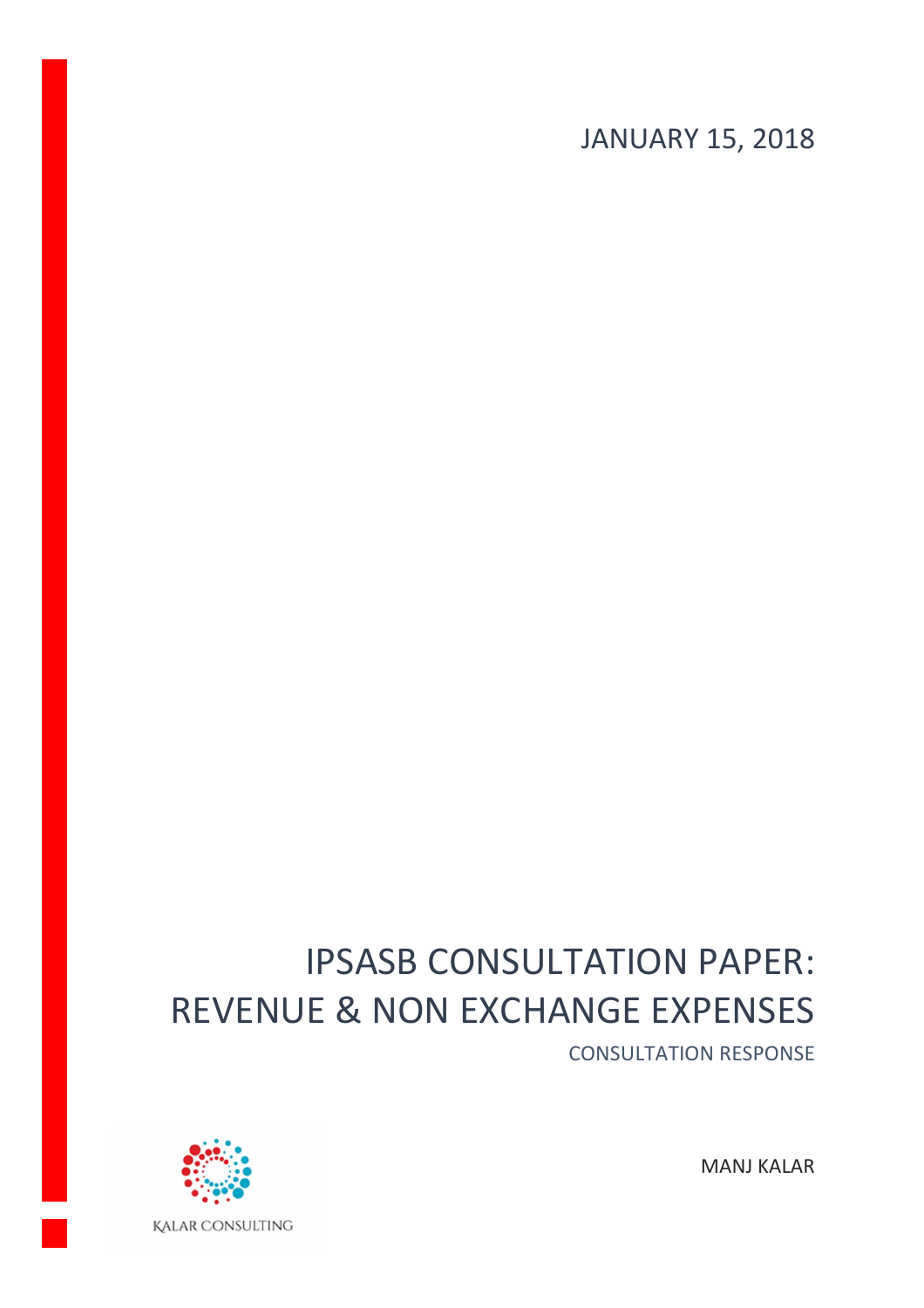

Manj has over 20 years' experience working in public sector, focusing on implementation of accrual accounting across UK central Govt departments and the Whole of Government Accounts consolidation. She has advised a number of jurisdictions on implementing accrual accounting.

Manj has particular interest in supporting governments to address the practicalities of implementing IPSASs.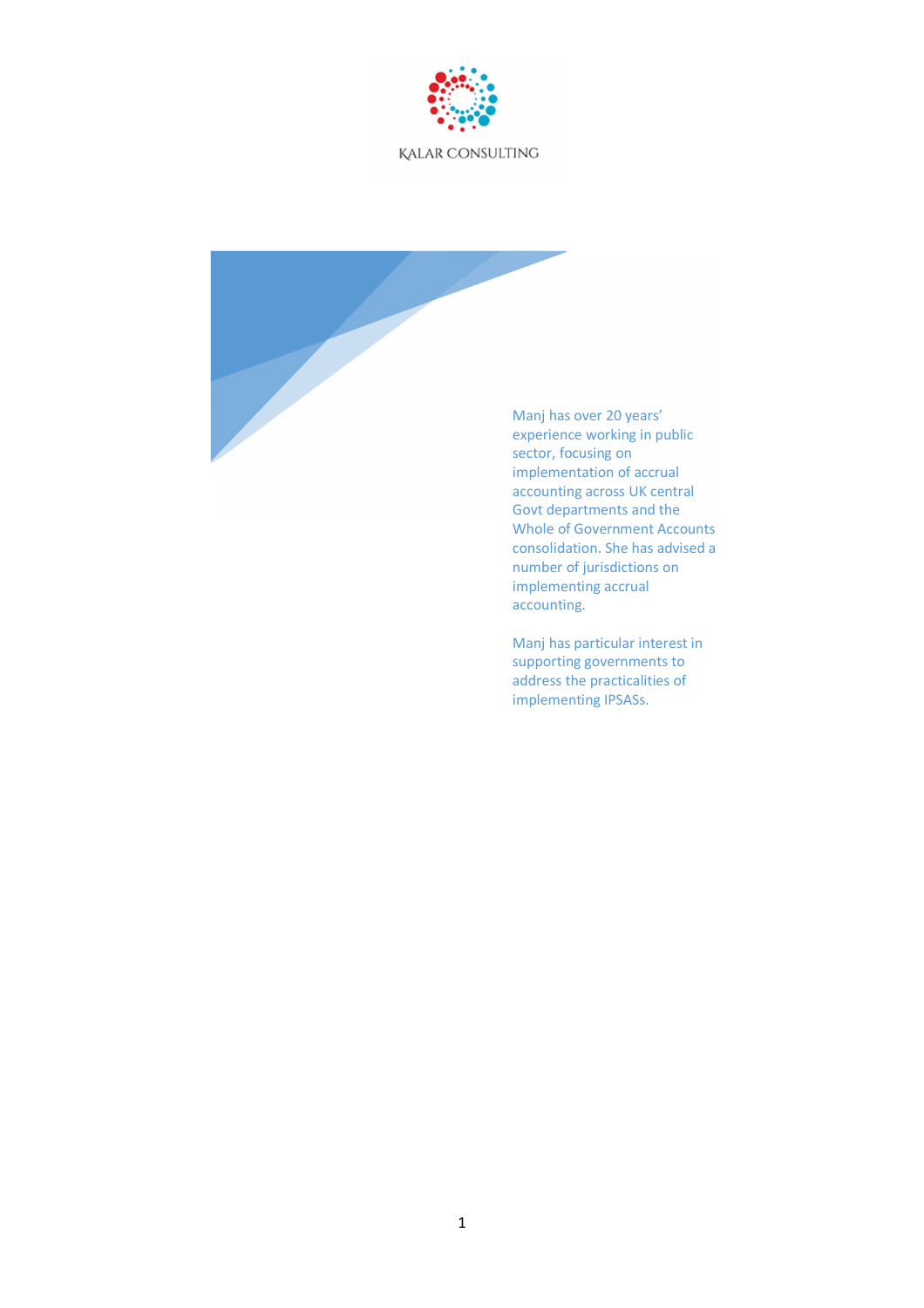

International Public Sector Accounting Standards Board International Federation of Accountants 277 Wellington Street, 4th Floor Toronto Ontario M5V 3H2 **CANADA** 

Submitted electronically

January 2018

Dear IPSASB secretariat

#### **Revenue & Non exchange expenses Consultation Paper**

I am delighted to share my comments on this comprehensive consultation paper on revenue and non-exchange expenses.

#### **Revenue**

The paper reviews the three existing IPSASs for revenue in light of IFRS 15 that is now applicable. The paper offers practical options that maintain convergence with IFRS (as far as possible) and will ensure gaps in the current suite of IPSASs for revenue are addressed (e.g. capital grants.)

#### **Non Exchange Expenses**

This is an area that has not previously been addressed in the suite of IPSASs. The proposed approach is consistent with IPSASB's conceptual framework and is practical, delivering understandable information to the user of the financial statements.

Specific responses to the IPSASB's preliminary views and specific matters for comment are included in Annex A.

Overall it is a comprehensive paper with various considered options. The focus on practicalities in implementing the standards as well as understanding for the user of the financial statements is particularly welcome.

Thank you for the opportunity to comment on the IPSASB's. If there are any questions, please do not hesitate to contact me.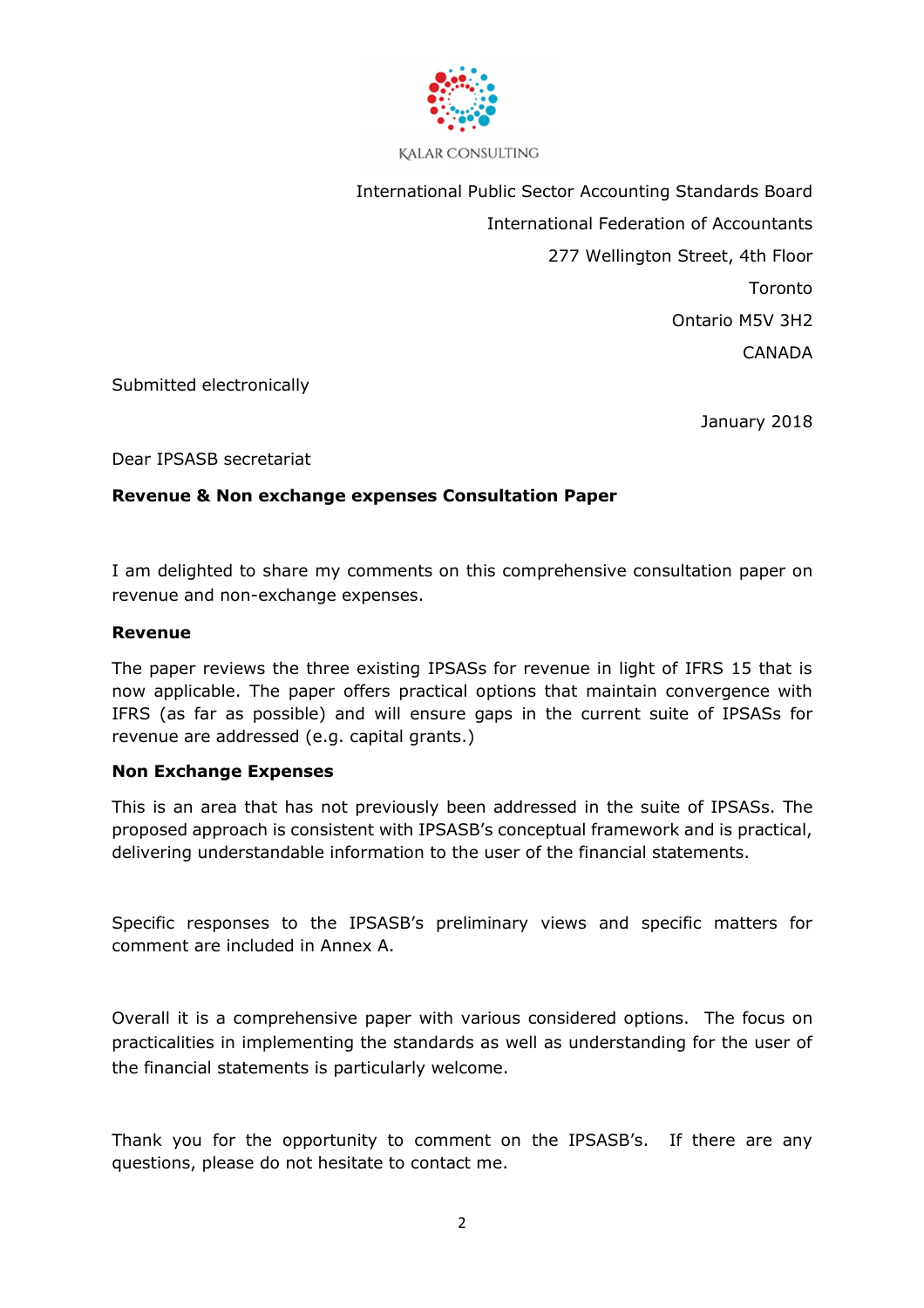

Yours sincerely,

Manj Kalar

Principal consultant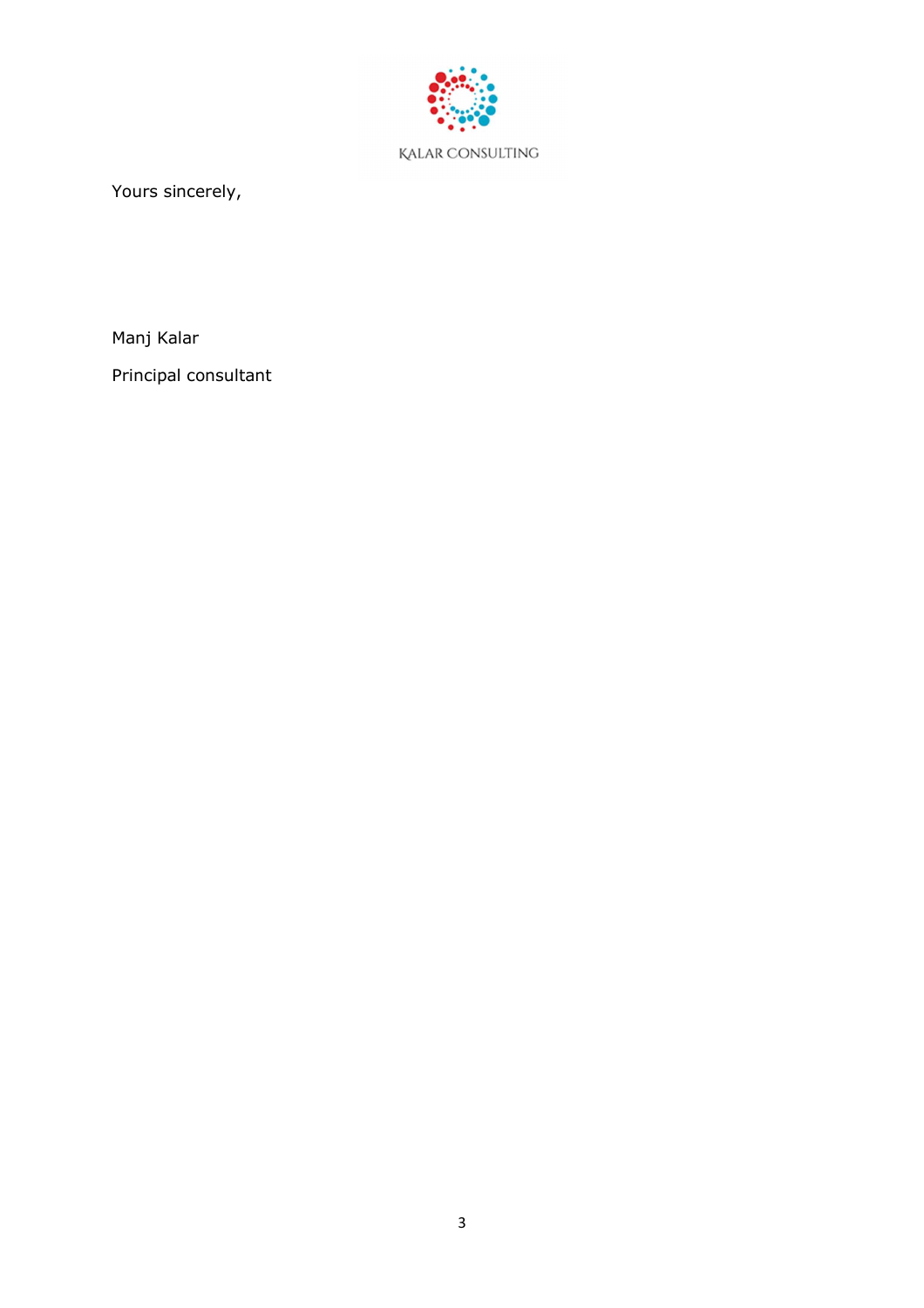

# **Annex: Detailed response to the Consultation paper**

#### Preliminary View 1

IPSAS 9 and IPSAS 11 should be withdrawn and replaced by a new IPSAS drawn primarily from IFRS 15

I support this proposal.

Both IPSAS 9 Revenue and Non exchange expenses and IPSAS 11 Construction contracts were originally based on the IASs (IAS 18 and IAS 11 respectively) as there are exchange transactions of equal value. Following the issue of IFRS 15 both IPSAS 9 and 11 are no longer converged with IFRS. Ensuring convergence is achieved is one of the key aims of the strategy as it is a big issue in jurisdictions where there is mixed reporting (i.e. both IPSASs and IFRSs.)

#### Preliminary View 2

Because Category A transactions do not contain any performance obligations or stipulations the IPSASB consider these transactions should be accounted for under an updated IPSAS 23

I support this proposal.

# Specific matter for comment 1

Please provide details that you have encountered in applying IPSAS 23 together with an indication of the additional guidance you believe is needed in an updated IPSAS 23 for:

- (a) Social contributions
- (b) Taxes with long collection periods

It would be very helpful if updated IPSAS 23 provides guidance on taxes with long collection periods. This is a common issue due to the nature of certain tax regimes e.g. Corporation Tax. IPSASB guidance should provide advice on estimation policies. This would ensure best practice and some consistency in approach.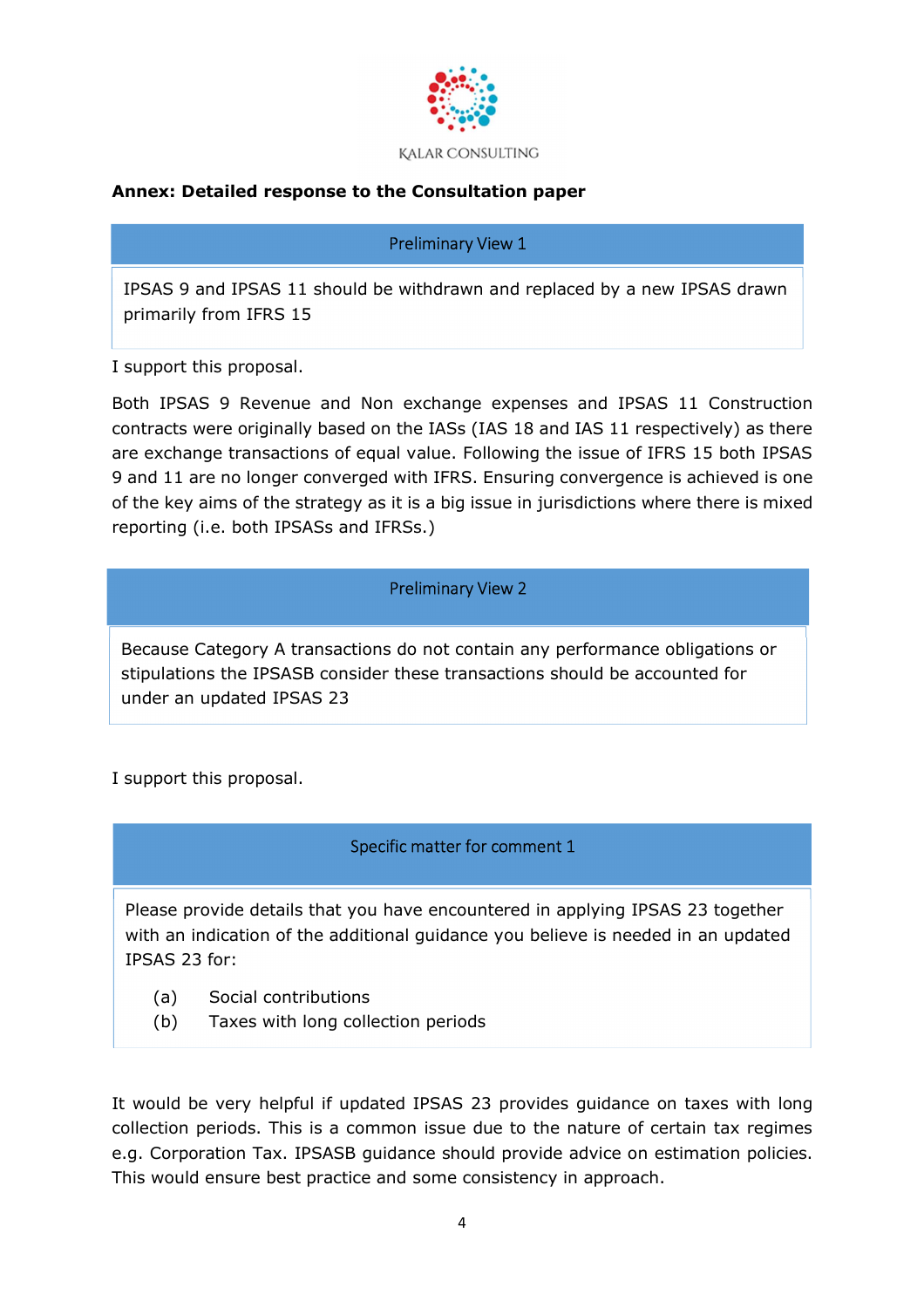

#### Preliminary View 3

Category B transactions should be accounted under a Public Sector Performance Obligation Approach

I support this proposal.

# Specific matter for comment 2

The IPSASB has proposed broadening the scope of IFRS 15 five step approach to facilitate applying a performance obligation approach to category B transactions to the public sector.

Do you agree with this approach?

I support this proposal. It is a logical and pragmatic approach that will ensure, as far as is reasonable and practicable, convergence between IFRS and IPSASs is maintained.

# Specific matter for comment 3

If the IPSASB were to implement Approach 1 and update IPSAS 23 for category B transactions, which option would you favour for modifying IPSAS 23 for transactions with time requirements (but no other stipulations):

- (a) Option (b) require enhanced display/disclosure
- (b) Option (c) classify time requirements as a condition
- (c) Option (d) classify time requirements as other obligations
- (d) Option (e) recognise transfers with time requirements in the net assets/equity and recycle through the statement of financial performance

Transactions with time requirements often present an issue in maintaining transparency for the user of the accounts to understand the funds flow to and between government bodies.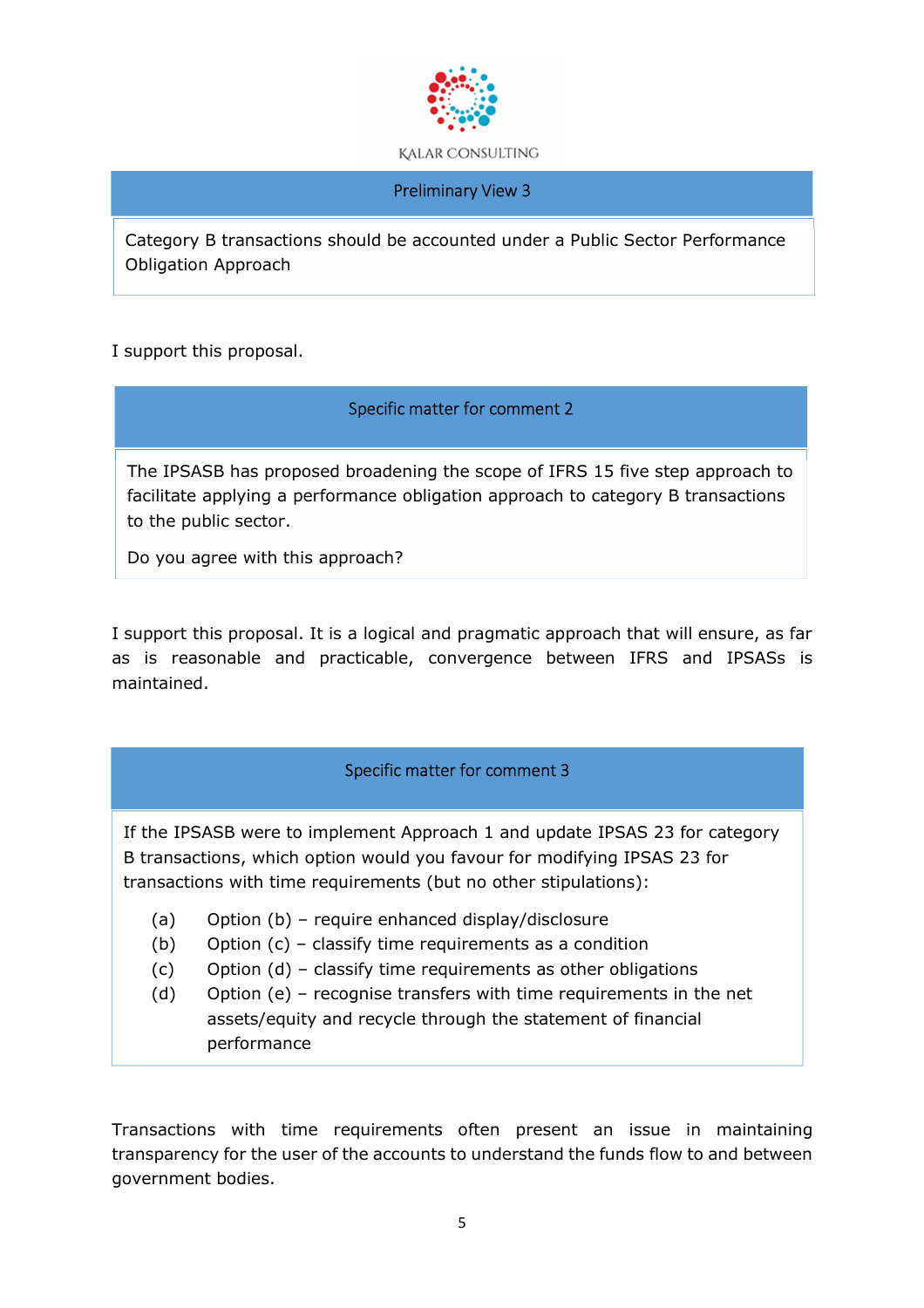

Of the 4 options the most transparent disclosure would be option  $(e)$  - recognise transfer with time requirements in the net assets/equity and recycle through the statement of financial performance. This most accurately reflects the current position re use of resource and matching these to the period to which the funds relate.

This will require careful monitoring and some may consider this to be too onerous. If this is the general consensus, then the second option which is considered to be the most practical solution would be option (b) – require enhanced display/disclosure.

The main consideration for the financial statements should be to provide information to the users. If option (e) is not favoured, then option (b) delivers transparency.

# Specific matter for comment 4

Do you consider that the option that you have identified in SMC3 should be used in conjunction with Approach 1 option (a) – provide additional guidance on the exchange/non-exchange distinction.

- (a) Yes
- (b) No

# (a) Yes.

Additional guidance is always welcomed.

However, the reality is that it is not possible to cover all scenarios and some judgement may be needed. There could, as a result, lead to different application across different jurisdictions. This would fail to address the issue.

Therefore, it is best to follow something that is more principles based.

# Preliminary View 4

The IPSASB considers that the accounting for capital grants should be explicitly addressed within IPSASs.

I support this proposal.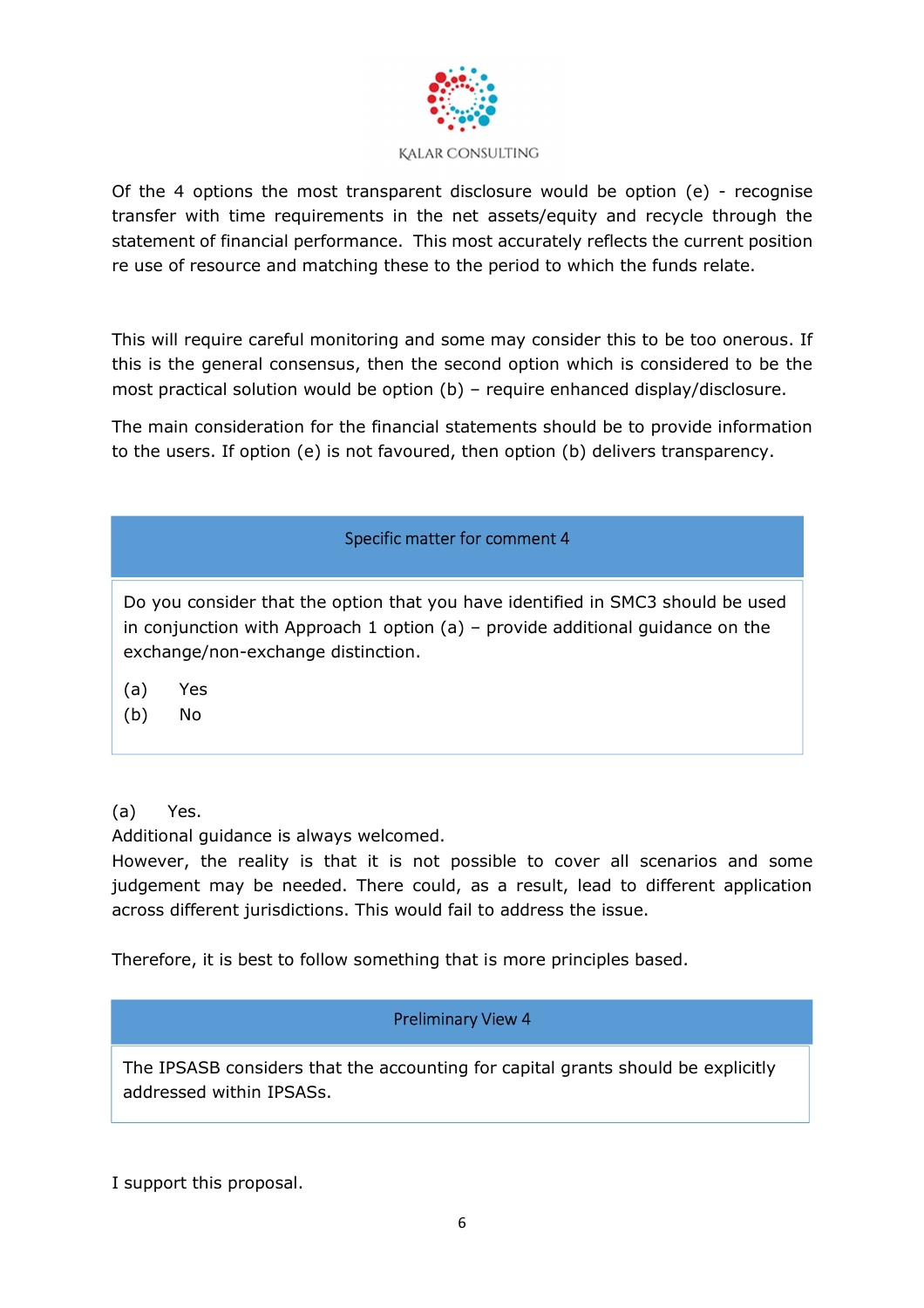

#### Specific matter for comment 5

- (a) Has the IPSASB identified the main issues with capital grants? If you think that there are other issues, please identify these?
- (b) Do you have any proposals for accounting for capital grants that the IPSASB should consider?

There are many practical issues with recording capital grants. In addition to the scenarios outlined in para 5.4, one area where additional clarity would help is where the grantor records this as revenue and the grantee records the same as capital. This may be an issue where appropriations (grants) are separated into capital and revenue, as is the case in the UK. Identifying and completing these for intra-group eliminations for the government's consolidated account presented many issues.

Any guidance to address this would be very helpful to preparers of the financial statements.

# Specific matter for comment 6

Do you consider the IPSASB should:

(a) retain the existing requirements for services in kind which permit but do not require recognition for services in kind

(b) modify requirements to require services in kind to meet the definition of an asset to be recognised in the financial statements provided that they can be measured in a way that achieves quantitative characteristics and takes account of the constraints on information or

(c) an alternative approach

Please explain your reasons

The IPSASB should follow option (b) insofar as it is practicable and possible. This will address a gap in the information users' need to understand the entity's operations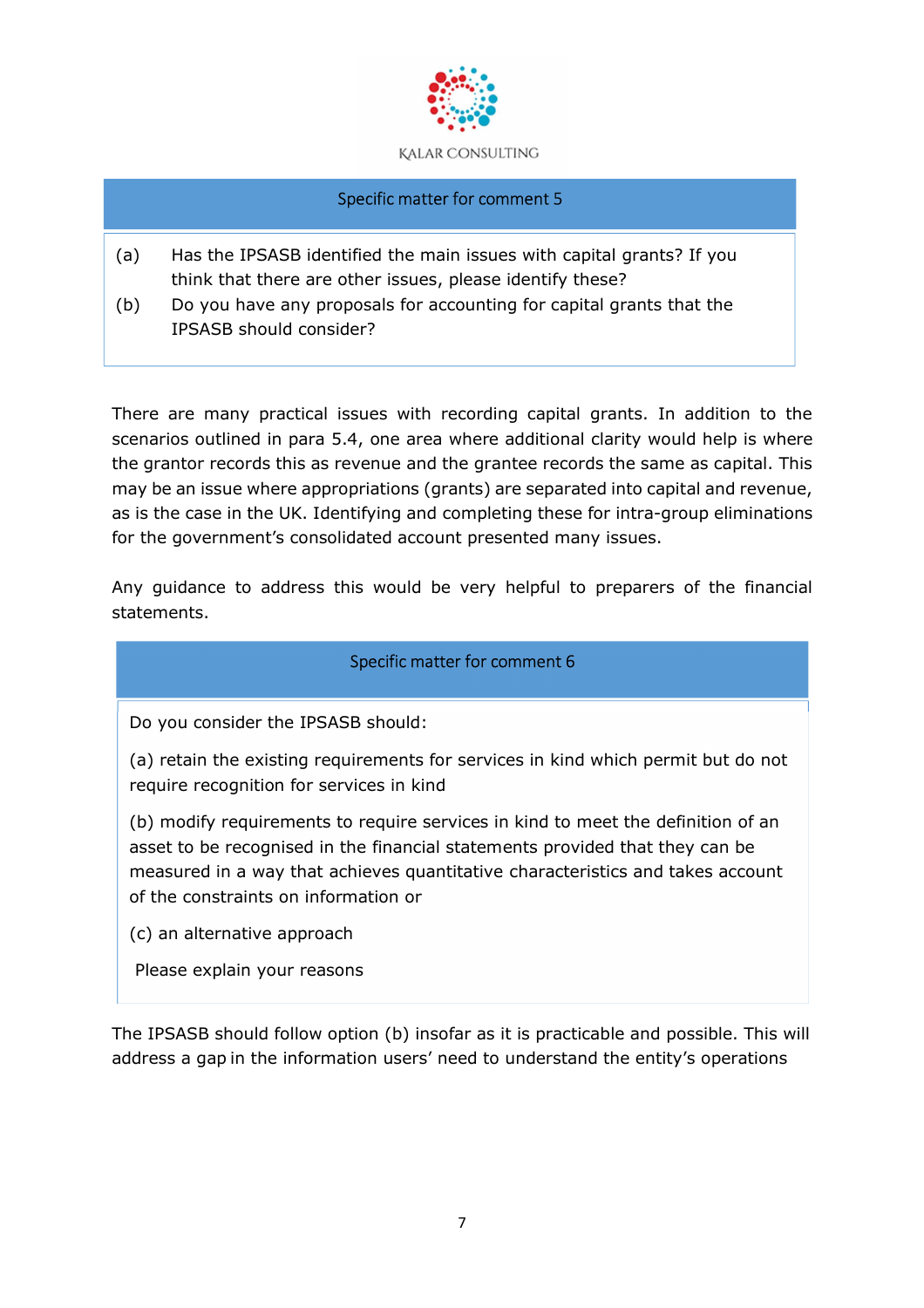

#### Preliminary View 5

Non-exchange transactions related to universally accessible services and collective services have no performance obligations. Therefore, these nonexchange transactions should be accounted for under the Extended Obligating Event Approach

I agree with this approach for the reasons stated in the preliminary view.

#### Preliminary View 6

Because there is no obligating event related to non-exchange transactions for universally accessible services and collective services, resources applied for these types of non-exchange transactions should be expensed as services are delivered.

I agree with this approach for the reasons stated in the preliminary view.

#### Preliminary View 7

Grants, contributions and other transfers that contain performance obligations or stipulations should be accounted for under the Public Sector Performance Obligation Approach

I agree with the IPSASB's preliminary view

# Preliminary View 8

Initial measurement of non-contractual receivables should be at the face value (legislated amount) of the transaction with any amount expected to be uncollectible identified as an impairment

I agree with the IPSASB's preliminary view.